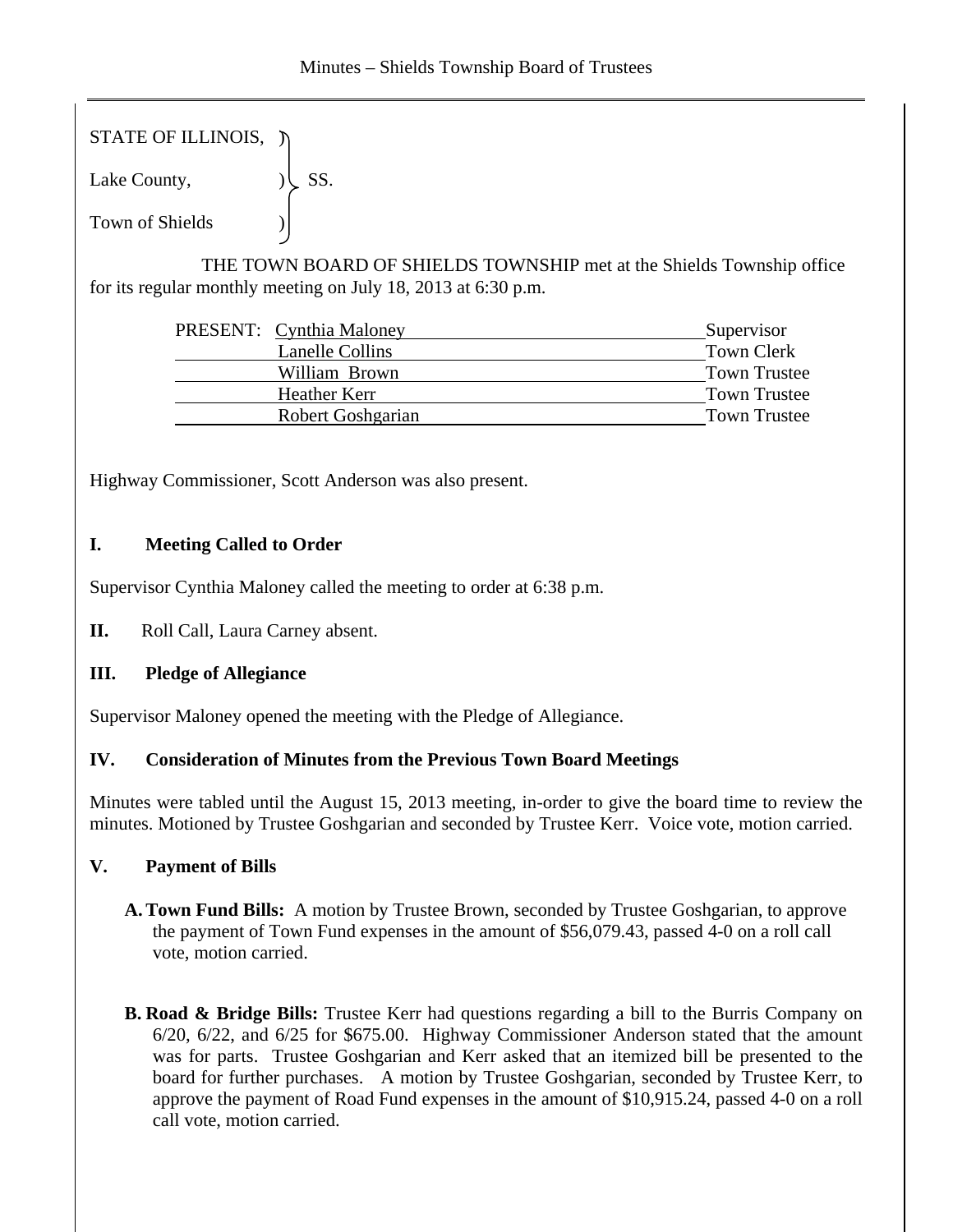**C.General Assistance Bills:** A motion by Trustee Goshgarian and seconded by Trustee Brown, to approve the payment of General Assistance expenses in the amount of \$2789.00 passed 4-0 on a roll call vote, motion carried.

### **VI. Public Comment:**

**Dan Rogers of 610 Adelpia Ave, Knollwood**, requested, results of mold inspection be posted on the website. He also inquired about who was present during the inspection. The Supervisor responded that due to her Doctors orders she could not enter the building. Therefore the inspection was attended by Mr. & Mrs. Schnorbruc, and Dan Maloney. Trusted Goshgarian commented that Rhonda Heller of Lake County Health Department interpreted the mold report free of charge. She reported that there are no regulatory laws that set acceptable levels of mold or that requires clean-up. According to the report done by Donald France, there was nothing alarming indicated.

Mr. Rogers also inquired about Saturday office hours, 1 Saturday a month 9 a.m., until 12 noon, and the date of the introductory meeting of Scott Anderson to the Knollwood neighbors.

No parking signs by Luke's, McDonalds and Sunset Towing.

**Heather Aldridge, 805 Safford Avenue, Lake Bluff,** reported that signs need to be reviewed on Woodland/Rte. 143 - No parking here to corner, and Birch/Woodland - No Parking 8 – 4 a.m. She also stated that a large pot hole is at that site.

Trustee Kerr, stated that signage is horrible, hazardous and should be clear and reflective

- **VII. Old Business:** None
- **VIII. New Business:** Intern hired on 7/8/13, 20 hours a week
- **IX**. **A**. **Trustees** None

#### **B**. **Highway Commissioner – Scott Anderson**

Equipment has been completed, patching, and brush work are set to begin.

Trustee Kerr had concerns regarding brush maintenance and pick up, and would like to set a date for brush pick up. Commissioner Anderson stated that brush pick up is not a township responsibility, and may be discontinued in the near future.

# **C. Supervisor – Cynthia Maloney**

 Shields is in the process of seeking bids for insurance. The time frame is 8/15 - 9/1/13 for the current provider.

Debbie Kiddle has resigned effective immediately. She has been a wonderful asset to the Township, and has agreed to continue part-time as the Food Pantry Coordinator.